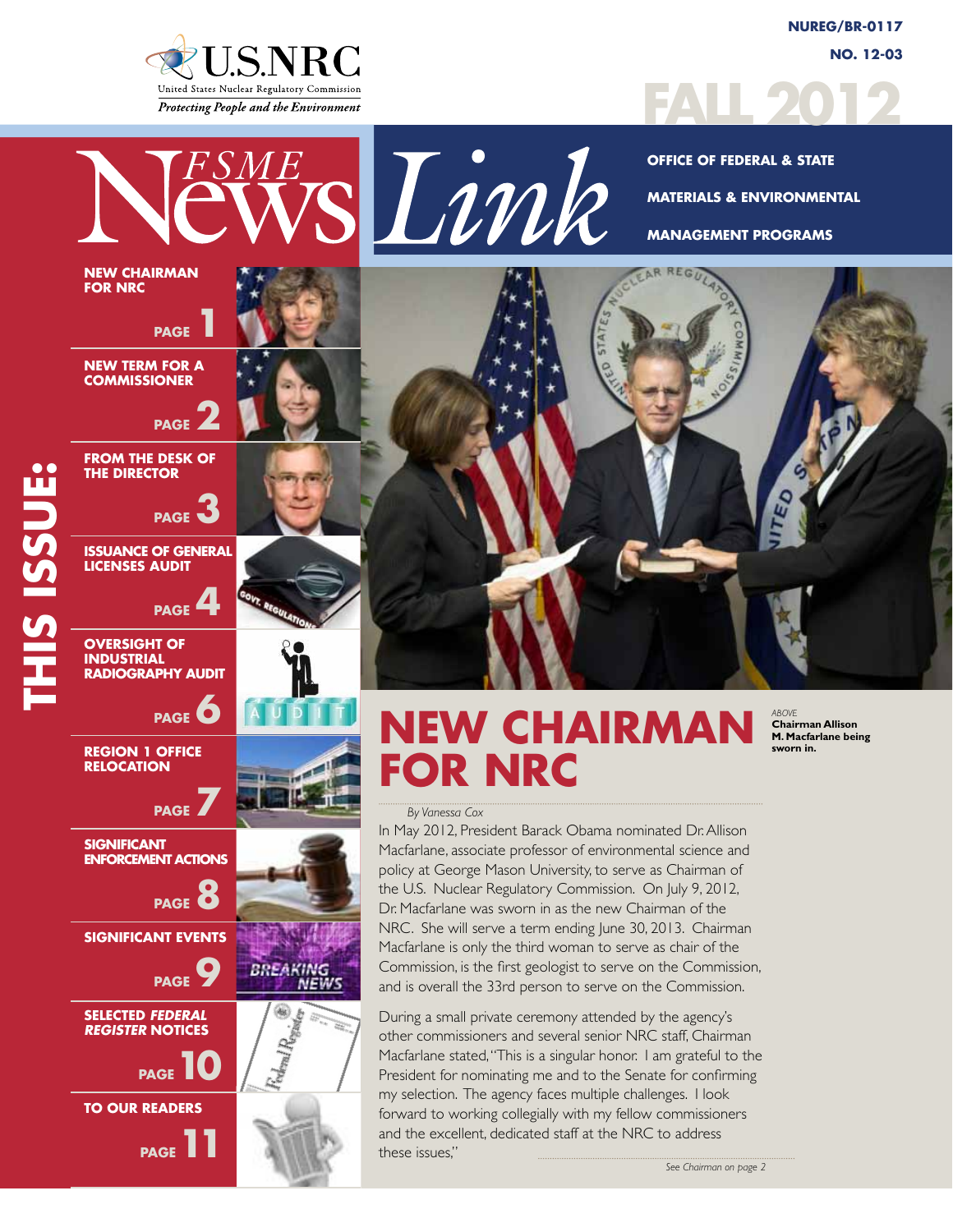

Before joining the NRC, Chairman Macfarlane was an associate professor of environmental science and policy at George Mason University. She has held fellowships at the Bunting Institute at Radcliffe College, the Center for International Security and Cooperation at Stanford University, the Belfer Center for Science and International Affairs at Harvard University, and the Security Studies Program and Program for Science, Technology and Society at the Massachusetts Institute of Technology. From 1998 to 2000, she was a Social Science Research Council MacArthur Foundation fellow in International Peace and Security. From 2003 to 2004, she was on the Earth Science and International Affairs faculty at the Georgia Institute of Technology. Chairman Macfarlane is an expert in nuclear waste issues. She has served on National Academy of Sciences panels on nuclear energy and nuclear weapons issues and on the White House's Blue Ribbon Commission on America's Nuclear Future. She is coeditor of a book on high-level nuclear waste repositories titled, Uncertainty Underground: Yucca Mountain and the Nation's High-Level Nuclear Waste, Policy and Scientific Issues (2006, MIT Press) as well as the author of numerous articles on nuclear waste, nuclear energy, and nuclear nonproliferation issues.

Chairman Macfarlane holds a doctorate in geology from the Massachusetts Institute of Technology. Chairman Macfarlane and her husband, a George Mason University professor of cultural studies and anthropology, live in Bethesda, MD. They have two children.

*BELOW* **Commissioner Kristine L. Svinicki**

# **NEW TERM FOR A COMMISIONER**



On June 29, 2012, Commissioner Kristine L. Svinicki was sworn in for a second term as an NRC Commissioner to a term ending on June 30, 2017. Her first term was from March 28, 2008, to June 30, 2012.

Commissioner Svinicki has a distinguished career as a nuclear engineer and policy advisor, working at the State and Federal levels of government, and in both the legislative and executive branches. Before joining the NRC, Commissioner Svinicki spent over a decade as a staff member in the United States Senate advancing a wide range of policies and initiatives related to national security, science and technology, and energy and the environment.

Commissioner Svinicki earned a bachelor's degree in nuclear engineering from the University of Michigan in 1988.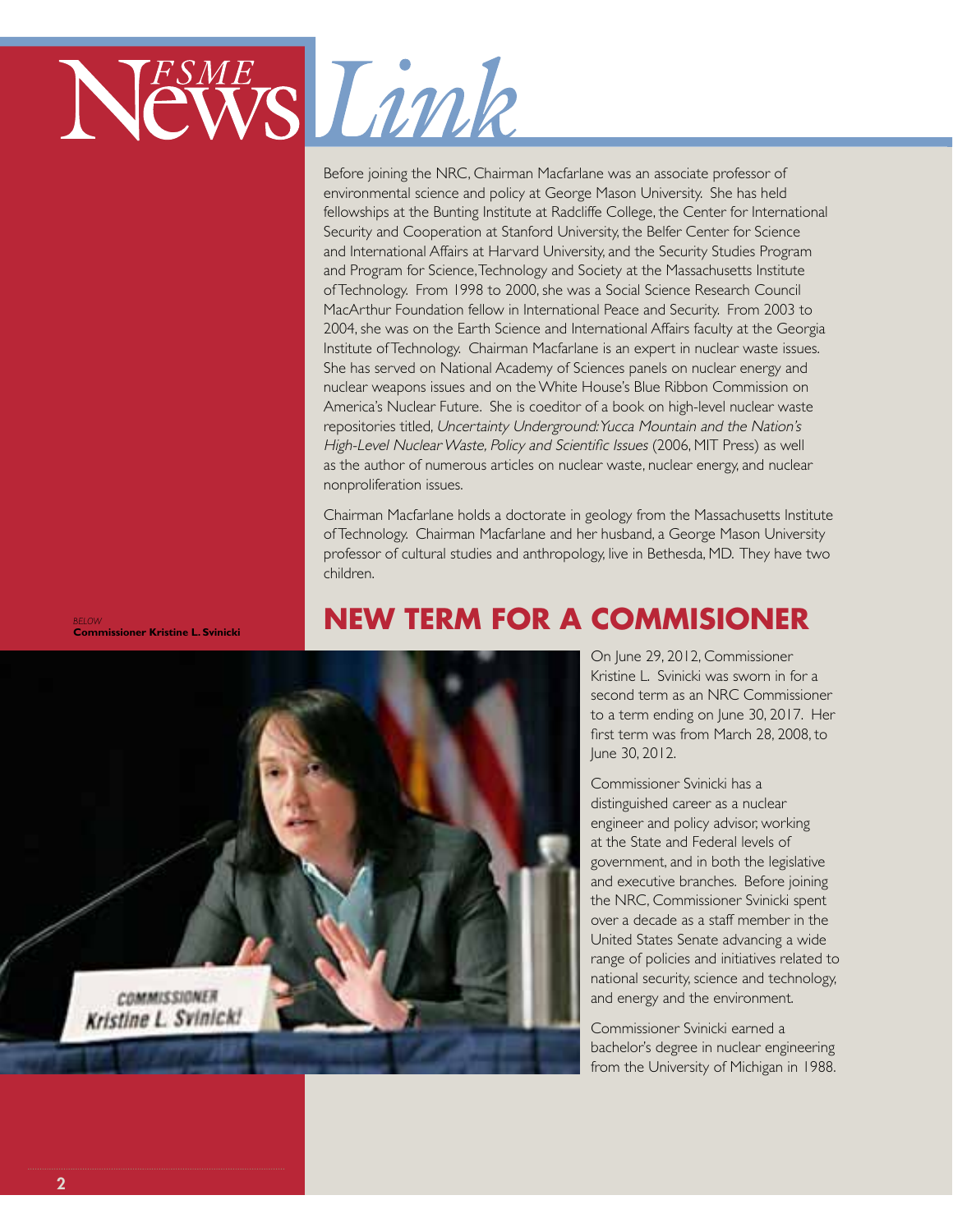

# **FROM THE DESK OF THE DIRECTOR**

For this edition of the FSME newsletter, I would like to announce some recent managerial changes within FSME.

I am pleased to announce that Brian E. Holian will be FSME's Deputy Office Director, backfilling for Cynthia Carpenter, who was recently named the Director of the NRC's Office of Administration. FSME thanks Ms. Carpenter for her contributions over the last 2 years. Mr. Holian joined the NRC in 1990 as a project engineer in the Office of Nuclear Reactor Regulation



**Brian Holian**

(NRR). From 1990 to 1996, he served as a project manager and senior project manager in NRR. In 1996, Mr. Holian joined former Chairman Shirley Jackson's staff as her special assistant for reactor programs. In 1998, the NRC selected Mr. Holian for the senior executive service position of Deputy Director for Policy Development and Technical Support in Chairman Jackson's Office. In 1999, he transferred to Region I where over a number of years, he served as Deputy Director, Division of Reactor Safety; Deputy Director, Division of Reactor Projects; and Director, Division of Reactor Projects. In 2006, he was appointed to Director, Division of Nuclear Materials Safety, Region I. Mr. Holian assumed his previous position as Director, Division of License Renewal, NRR,

in 2008. Mr. Holian received a B.S. degree in pre-engineering physics from Miami University and a M.S. degree in systems management from the University of Southern California.

In FSME's Division of Material Safety and State Agreements (DMSSA), James Luehman accepted an appointment to the Office of New Reactors as the Deputy Director of the Division of Construction Inspection and Operational Programs. We would like to thank Mr. Luehman for his 4 years of service to FSME. I am pleased to announce that Pamela Henderson has been named as the DMSSA Deputy Director. Ms. Henderson joined the Nuclear Regulatory Commission in 1991 as a health physicist in Region I. Since that time, she has held a number of progressively more responsible positions including senior health physicist and Branch Chief in the Division of Nuclear Materials Safety in the Region I Office. She received an NRC

Meritorious Service award for excellence in materials inspection and license reviews in 2002. In November 2009, she completed the NRC Senior Executive Service Candidate Development Program and received certification of executive qualifications in March 2010. Since January 2011, she has held the position of Branch Chief for reactor health physics and emergency response in the Division of Reactor Safety in Region I. She holds a bachelor's degree in biology and environmental studies, a second bachelor's degree in chemistry and nuclear medicine, and a master's degree in health physics.

Lastly, Dr. Keith McConnell is transitioning from the position he has held for the last 6 years as the Deputy Director of the Division of Waste Management and Environmental Programs (DWMEP) to lead the newly formed Waste Confidence Directorate in the Office of Nuclear Material Safety and Safeguards (NMSS). FSME thanks Dr. McConnell for his service to the office. Both Mr. Holian and I are confident that Dr. McConnell will be successful in his new role. I am pleased to announce that Mr. Aby Mohseni has been named as Dr. McConnell's successor. Mr. Mohseni joined the NRC



**Pamela Henderson**



**Aby Mohseni**

in 1990 as an Emergency Preparedness Specialist. His last appointment was Deputy Director of Spent Fuel Alternative Strategies Division in NMSS. Prior to that, he served for 5 years as Deputy and Acting Director for Licensing and Inspection Directorate, Division of High-Level Waste Repository Safety. Mr. Mohseni also served as Deputy Director, Program Management, Policy Development and Analysis Staff in NMSS. In 2000, he served as Science Advisor to the Chairman of the U.S. Senate Committee on Environment and Public Works. Mr. Mohseni is a Fellow of Science and Technology in the Council for Excellence in Government. He is a graduate of the 2005 NRC Senior Executive Service Candidate Development Program. Mr. Mohseni earned a master's degree in nuclear engineering from the University of Washington, Seattle, WA.

With these changes, I am excited about the future of FSME and the NRC. I know that FSME's new managerial additions will continue to engage stakeholders on important topics and develop the relationships already in place with our coregulators and others on a wide variety of topics.

Mark Of Tal

Mark Satorius, Director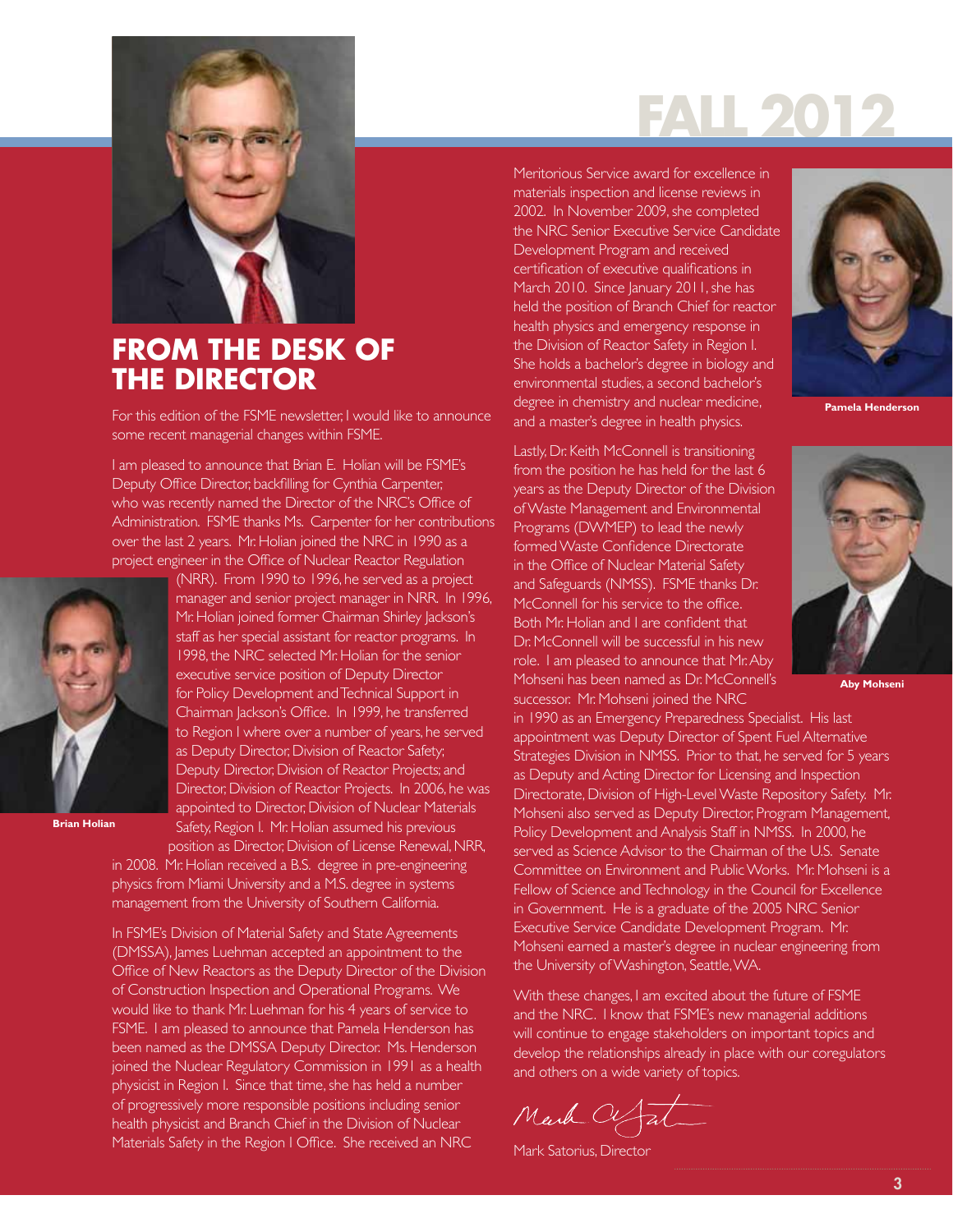

# **ISSUANCE OF GENERAL LICENSES AUDIT**

On June 28, 2012, the Office of the Inspector General (OIG) of the NRC issued an audit report OIG-12-A-14, "Audit of NRC's Issuance of General Licenses," (http://pbadupws.nrc.gov/docs/ML12180A284.pdf)

# **Audit Objective**

The objective of the audit was to determine if the NRC issued general licenses for only inherently safe nuclear materials. However, the audit focused on determining if generally licensed devices could contain dangerous radioactive sources as defined in the Code of Conduct on the Safety and Security of Radioactive Sources, published by the International Atomic Energy Agency (IAEA); Title 10 of the Code of Federal Regulation (10 CFR) Part 31, "General Domestic Licenses for Byproduct Material"; and 10 CFR Part 32, "Specific Domestic Licenses to Manufacture or Transfer Certain Items Containing Byproduct Material." Subsequently, the audit focused on and examined the safety of the generally licensed fixed gauges containing IAEA Category 3 sources, which are mostly installed in the industrial plants process lines.

## **Background**

The NRC authorizes two types of licenses, specific and general. A specific license for byproduct material is issued to a named person who has filed an application for the license to use a fixed gauge that contains a sealed source or sealed sources. A general license is provided for byproduct materials under the provisions of 10 CFR Part 31 and 10 CFR Part 32, which grant authority to a person for certain activities involving byproduct material, and is effective without filing an application with the NRC or the issuance of a licensing document to a particular person. However, the NRC requires that certain general licensees register with the agency annually.

The OIG audit focused on the nonperformance of shutters related to 62 generally licensed fixed gauges (32 are located in NRC jurisdiction and 30 are located in Agreements States) which contain IAEA Category 3 single sealed sources (americium-241, cobalt-60, cesium-137). They are authorized pursuant to 10 CFR 31.5, "Certain Detecting, Measuring, Gauging, or Controlling Devices and Certain Devices for Producing Light or an Ionized Atmosphere," and installed in industrial plants process lines. The fixed generally licensed devices that the OIG report identified are subject to annual registration. The licensees, who possess the devices, are required annually to update, sign, and return the completed NRC Form 664, "General Licensee Registration," to the NRC along with payment of required fees in accordance with  $10$  CFR  $31.5$  (c)( $13$ )(i).

## **Discussion**

In processing byproduct material applications, the NRC staff verifies comprehensive detailed reviews and evaluations of generally licensed devices for radiological safety that were performed by certified professional staff of the NRC or the Agreement States. The staff ensures that generally licensed devices containing byproduct materials comply with the regulatory requirements of 10 CFR Part 31 and 10 CFR Part 32. Manufacturers design the safety features of generally licensed devices (e.g., shielding, tamper proofing, installation, maintenance) in such a way that the device should not release radioactive material in normal use or as a result of likely accidents. The operator is not trained in radiation protection because the design of the generally licensed device doesn't allow annual dose rates to exceed 10 percent of the safe limit which the NRC has established for radiation workers.

## **Recommendations**

The OIG audit report made four recommendations that the Executive Director for Operations should complete:



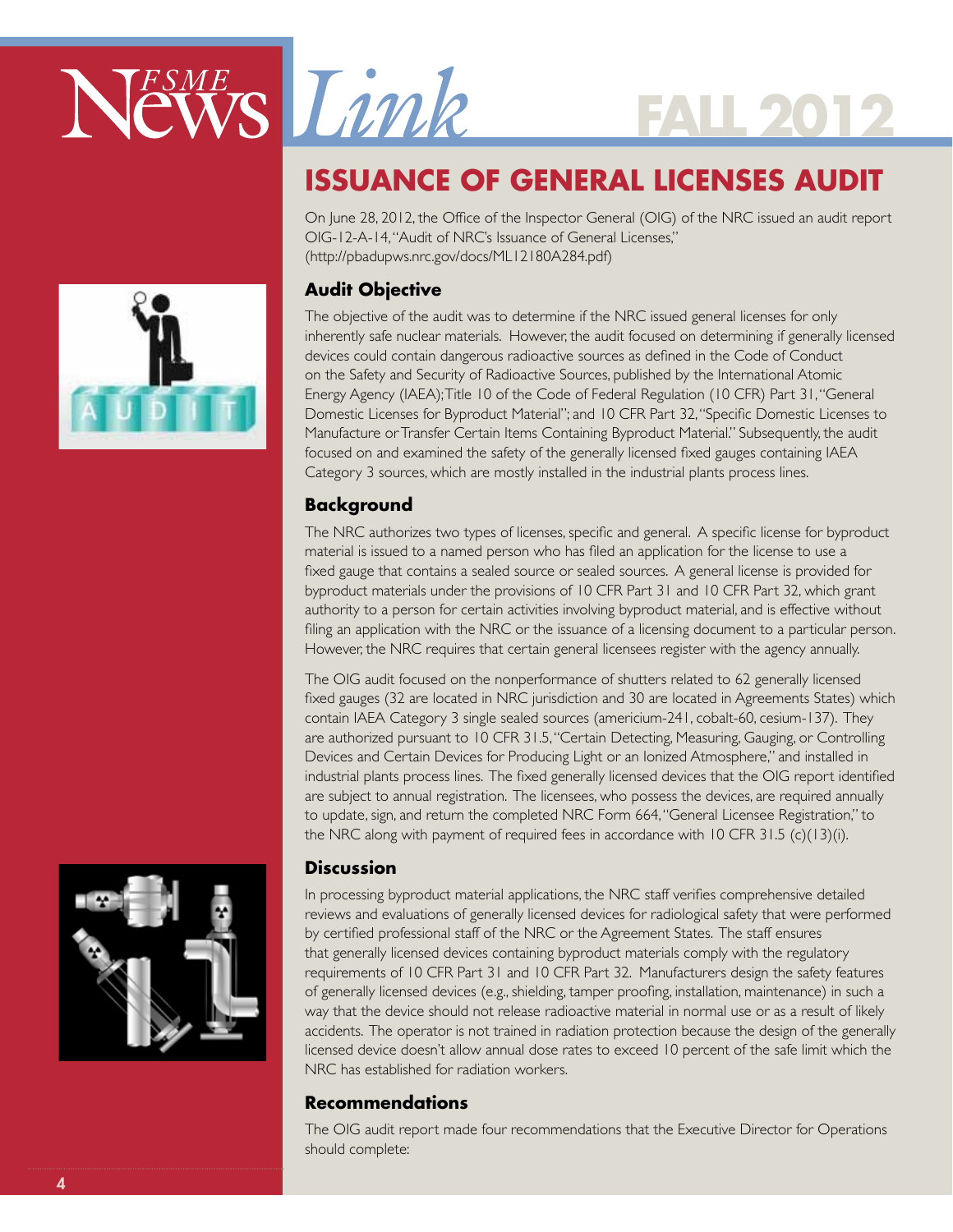

### **Recommendation 1**

Contact current general licensees with generally licensed devices containing IAEA Code of Conduct Category 1, 2, or 3 sources, within 180 days, to encourage the general licensee to transfer the device(s) to a specific license(s).

### **Recommendation 2**

Visit all general licensees currently in possession of generally licensed devices containing IAEA Category 1, 2, or 3 sources within 2 years. Focus such visits on the following:

- Review records of leak tests and proper operations of open-close mechanisms and indicators.
- Review device use, installations, maintenance, and repairs to determine that the devices are used within authorized parameters.

### **Recommendation 3**

Monitor agency records for 2 years to identify new general licensees entering the marketplace and visit those in possession of IAEA Category 1, 2, or 3 generally licensed devices to ensure that devices are properly installed and that general licensees have adequate understanding of the relevant regulations and their responsibilities.

### **Recommendation 4**

Analyze information retrieved from recommendations 1, 2, and 3 and take additional regulatory action, if needed, within 6 months after completion of data collection.

## **Implementation of Recommendations**

FSME has agreed to adopt the previously discussed OIG recommendations. FSME staff will address and/or complete actions related to these recommendations by December 2014. The NRC provided the OIG audit report to the Agreement States who have jurisdiction over 30 of the identified generally licensed devices.

## **Expected Outcomes**

The end product for the recommended related activities is to determine if any safety issues exist for generally licensed devices, such as fixed gauges, that contain activity equal to or greater than IAEA Category 3. The NRC can accomplish this by routine periodic inspections of specific licensees that also have generally licensed devices. Also, the NRC staff can visit regions where a routine specific licensee inspection was conducted. The information revealed during the site visits will help the NRC staff to understand if a safety issue exists. The NRC staff believes that this is an effective approach for maintaining public health and safety.

(Contact: Ujagar Bhachu, FSME, 301-415-7894 or Ujagar.Bhachu@nrc.gov)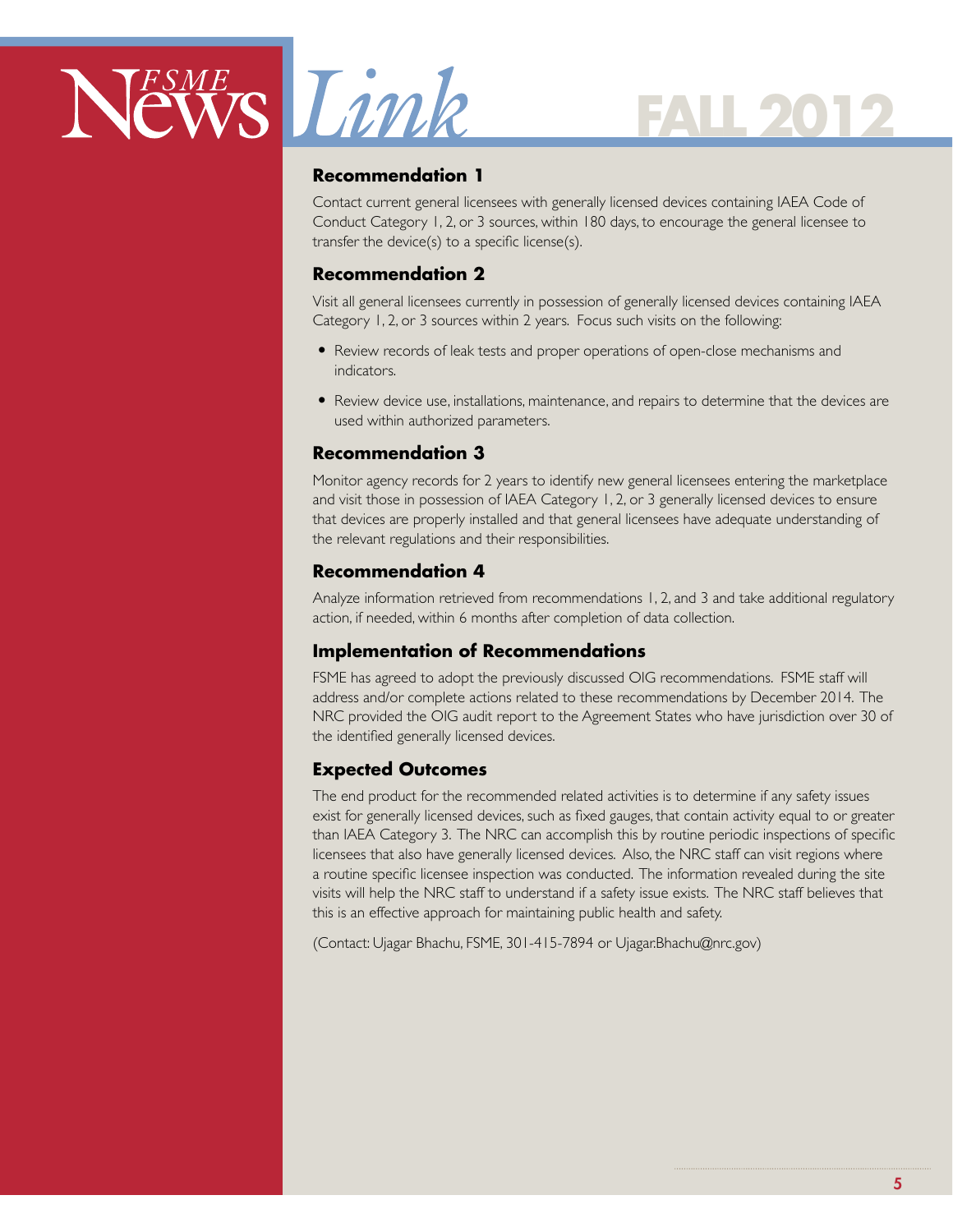





# **Oversight of Industrial Radiography Audit**

On June 28, 2012, the NRC's OIG issued audit report OIG-12-A-15, "Audit of NRC's Oversight of Industrial Radiography," (http://www.nrc.gov/reading-rm/doc-collections/ insp-gen/2012/oig-12-a-15.pdf).

# **Audit Objective**

The objective of the audit was to determine the adequacy of NRC's processes for overseeing licensee activities addressing the safety and control of radiography sources.

# **Background**

Industrial radiography is the use of ionizing radiation for nondestructive examination of the structure of materials. Radiographers use radiography devices, or cameras, to produce images used most commonly in the examination of welds of structures such as oil or gas pipelines. The cameras contain radioactive sealed sources. When the camera operator exposes the source, radiation penetrates the material and produces a shadow image on film or some other detection medium. Differences in the blackening of the image show the structure of the material and may reveal flaws in the material.

The NRC's regulatory requirements for industrial radiography are provided in 10 CFR Part 34, "Licenses for Industrial Radiography and Radiation Safety Requirements for Industrial Radiographic Operations." Industrial radiography uses high activity sources that, if unshielded, may be dangerous. The typical radioactive sources used are iridium-192 and cobalt-60. When the source is in the shielded position in the camera, the camera emits very little radiation. Radiography cameras typically use depleted uranium for shielding.

## **Recommendations**

The OIG audit stated, "Generally, NRC's oversight of radiography is effective, and the agency has taken steps to improve its oversight by updating some guidance for radiography and stressing the importance of safety culture during radiography inspections." However, the OIG identified areas that could be improved and made eight recommendations that the EDO should complete:

# **Recommendation 1**

Require license reviewers to write radiography licenses in a manner that clearly and consistently specifies whether or not licensees are authorized to conduct certain activities (such as offshore, lay-barge, or underwater radiography).

## **Recommendation 2**

Revise NRC inspection guidance to define the NRC radiography licensees' location that must be inspected each inspection cycle.

## **Recommendation 3**

Revise NRC inspection guidance to include a reliable methodology to select NRC radiography licensee field stations for inspection.

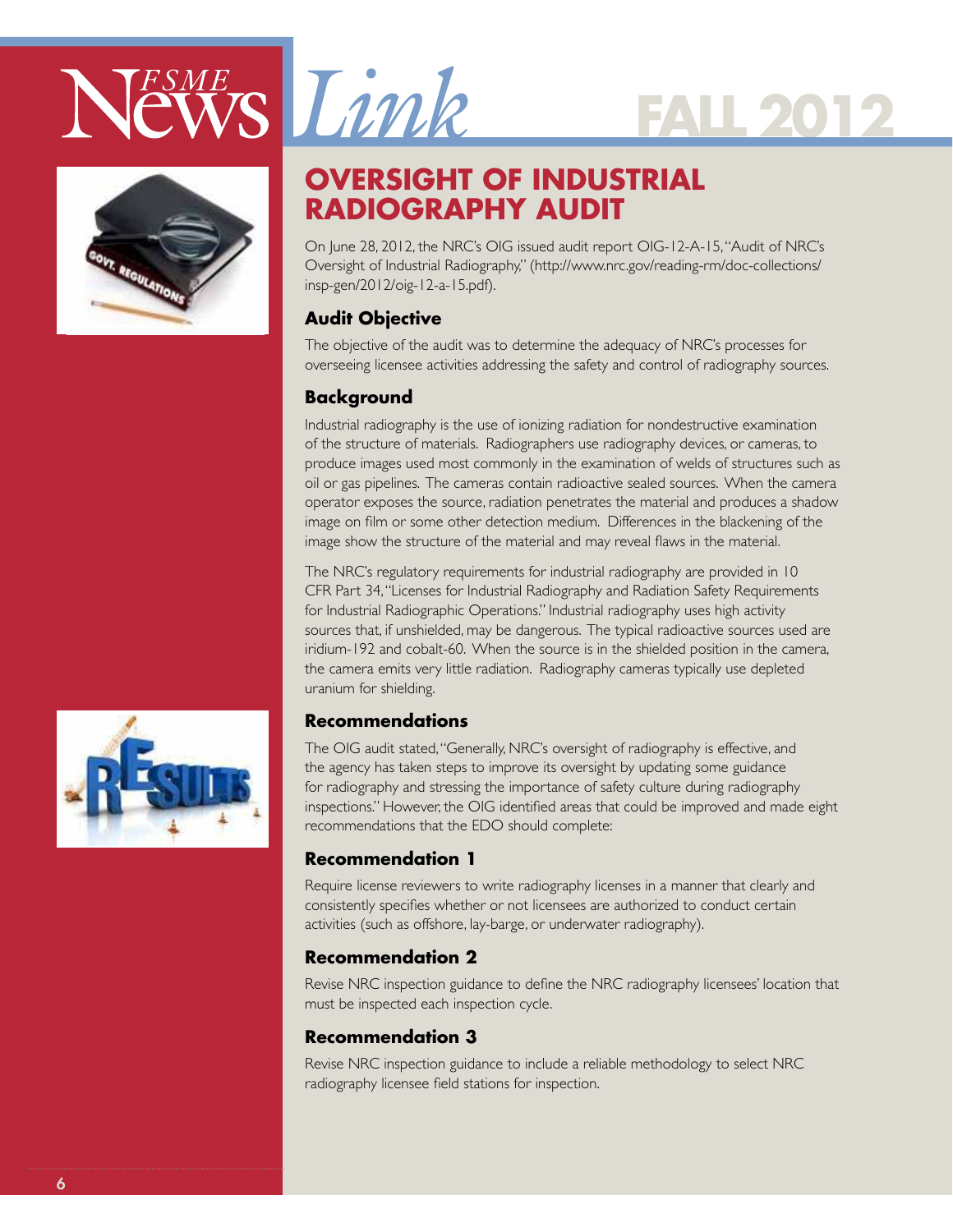

#### **Recommendation 4**

Revise NRC inspection guidance to require NRC inspectors to take additional steps to arrange a temporary job site inspection for an NRC licensee that has not had a temporary job site inspection for a defined minimum number of consecutive inspections.

#### **Recommendation 5**

Establish a means to secure transportation and access to conduct radiography inspections on offshore platforms.

#### **Recommendation 6**

Establish a means to secure transportation and access to conduct radiography inspections on lay-barges.

#### **Recommendation 7**

Establish a means to increase awareness of when and where NRC licensees are conducting radiography in NRC jurisdiction offshore.

#### **Recommendation 8**

Revise NRC inspection guidance to include guidance for inspectors conducting inspections when the NRC licensee's facility is located in an Agreement State.

#### **Implementation of Recommendations**

FSME has agreed to adopt OIG's recommendations. FSME has already completed action on some recommendations and FSME staff will take actions to address and/or complete the remaining actions related to the recommendations by May 2014. FSME has placed its response to OIG in NRC's Agencywide Document Management System (ADAMS) Accession No. ML12199A308.

(Contact: Bruce Carrico, FSME, 301-415-7826 or Bruce.Carrico@nrc.gov)

# **Region I Office Relocation**

 On May 14, 2012, the NRC Region I staff officially relocated to a new office building after more than 20 years at the same location. The new office building is approximately 5 miles from the previous office location in King of Prussia, PA.

Effective immediately, the Region I office new address is: U.S. Nuclear Regulatory Commission - Region I 2100 Renaissance Boulevard, Suite 100 King of Prussia, PA 19406-2713

All telephone numbers will remain the same and the toll free phone number is 1-800-432-1156. To contact any member of the NRC Region I staff, you may call the toll-free number and follow the voice prompts to make the appropriate selections. Additionally, the main switchboard number, 610-337-5000, remains the same. Cell phone numbers and e-mail addresses for Region I staff also remain the same.

(Contact: Mr. Joseph Nick, Region I, DNMS, at 610-337-5056 or Joseph.Nick@nrc.gov)

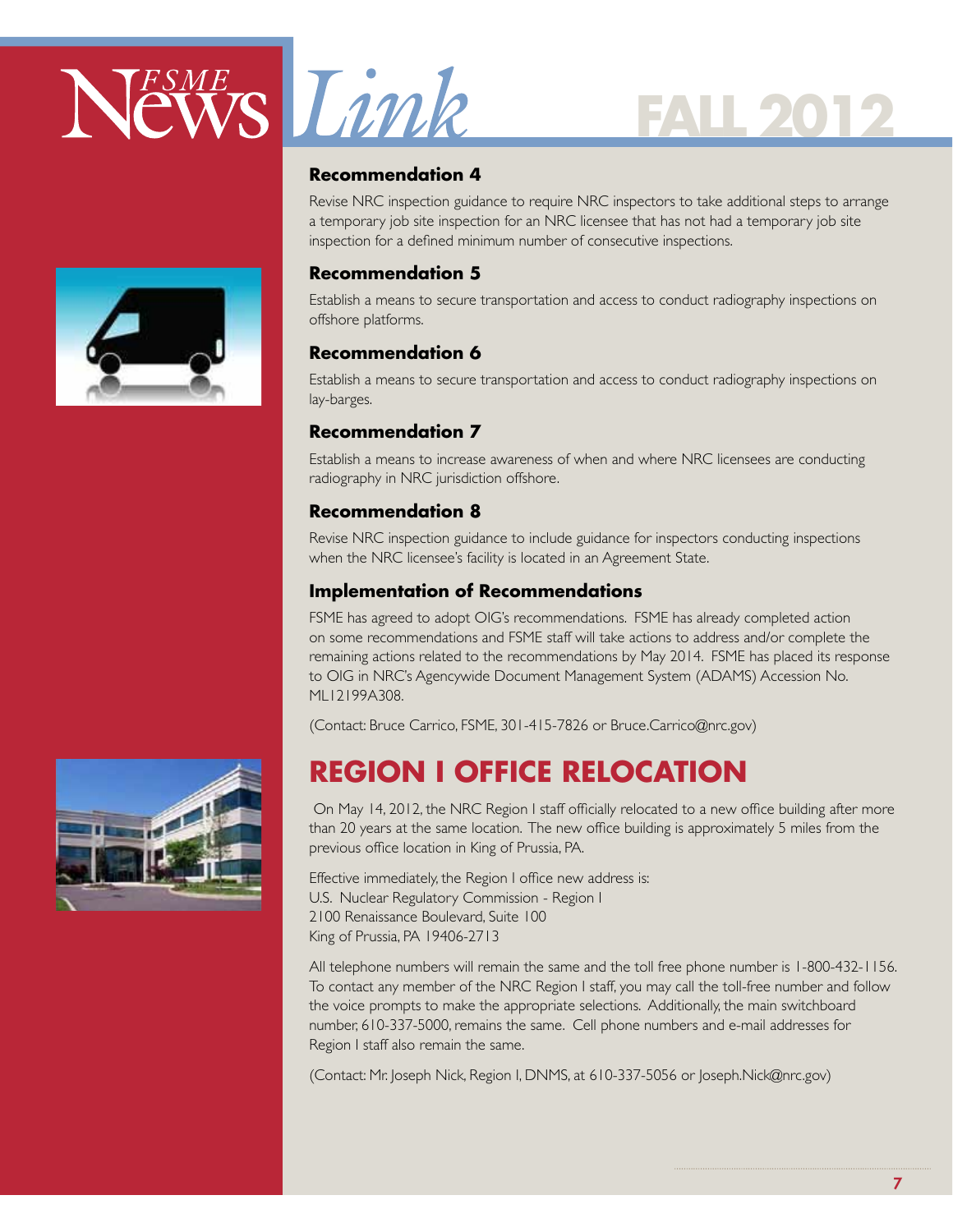





# **SIGNIFICANT ENFORCEMENT ACTIONS**

The NRC issued significant enforcement actions for failure to comply with regulations.

# **Advanced Material Services (EA-11-276)**

On April 17, 2012, the NRC issued a Notice of Violation to Advanced Material Services, LLC, for a Severity Level III violation. The violation involved a failure to file NRC Form 241, "Report of Proposed Activities in Non-Agreement States," at least 3 days prior to engaging in licensed activities within NRC jurisdiction, as required by 10 CFR 150.20(b). Specifically, between

May 12 and June 26, 2008, Advanced Material Services, LLC, which only holds an Alabama (Agreement State) license, used a portable nuclear gauge, at temporary jobsites within the State of Connecticut (non-Agreement state), without obtaining a specific license issued by the NRC or filing NRC Form 241 at least 3 days before engaging in such activity.

# **Morpho Detection, Inc. (EA-11-270)**

On April 10, 2012, the NRC issued a Notice of Violation to Morpho Detection, Inc., for a Severity Level III violation. The violation involved the licensee's failure to: 1) file NRC Form 241, "Report of Proposed Activities in Non-Agreement States," at least 3 days prior to engaging in licensed activities within NRC jurisdiction, as required by 10 CFR 150.20(b); and 2) store and use the byproduct material under an Agreement State license for a period of less than 180 days in a calendar year, as required by 10 CFR 150.20(b)(4). Specifically, between 2007 and 2011, on multiple occasions, Morpho Detection, Inc., a Massachusetts Agreement State licensee, engaged in activities in non-Agreement States without obtaining a specific license issued by the NRC or filing NRC Form 241 as required. In addition, the material was stored and used in non-Agreement States for periods greater than 180 days in any calendar year.

# **Department of the Army (EA-12-014)**

On April 5, 2012, the NRC issued a Notice of Violation to the Department of the Army (Army), for a Severity Level III violation. The violation involved the Army's failure at the radiation room of the panoramic irradiator at the Redstone Arsenal facility to provide a radiation monitor that was equipped with personnel access door locks that would prevent access when radiation levels were high. The regulations of 10 CFR 150.20(b) require the installation of such radiation monitors linked with door locks. Specifically, from September 24, 1996, to February 17, 2012, the Army's radiation room personnel access door was not integrated with the radiation monitor to prevent the door from opening when radiation levels were high.

# **InstroTek, Inc. (EA-11-242)**

On March 30, 2012, the NRC issued a Notice of Violation to InstroTek/CPN International (CPN) for a Severity Level III violation. The violation involved the licensee's failure to: 1) obtain a specific license to export byproduct materials to embargoed destinations as required by 10 CFR 110.5, "Licensing Requirements"; and 2) submit annual reports of americium exports as required by 10 CFR 110.23(b) (currently required by10 CFR 110.54(b)). Specifically, on November 20, 2008, and May 5, 2010, CPN exported americium 241 and cesium-137 byproduct materials subject to NRC licensing jurisdiction, to embargoed destinations (Iraq and Sudan), without a specific license as required. Also between 2000 and 2009, CPN exported americium and failed to file the required annual reports.

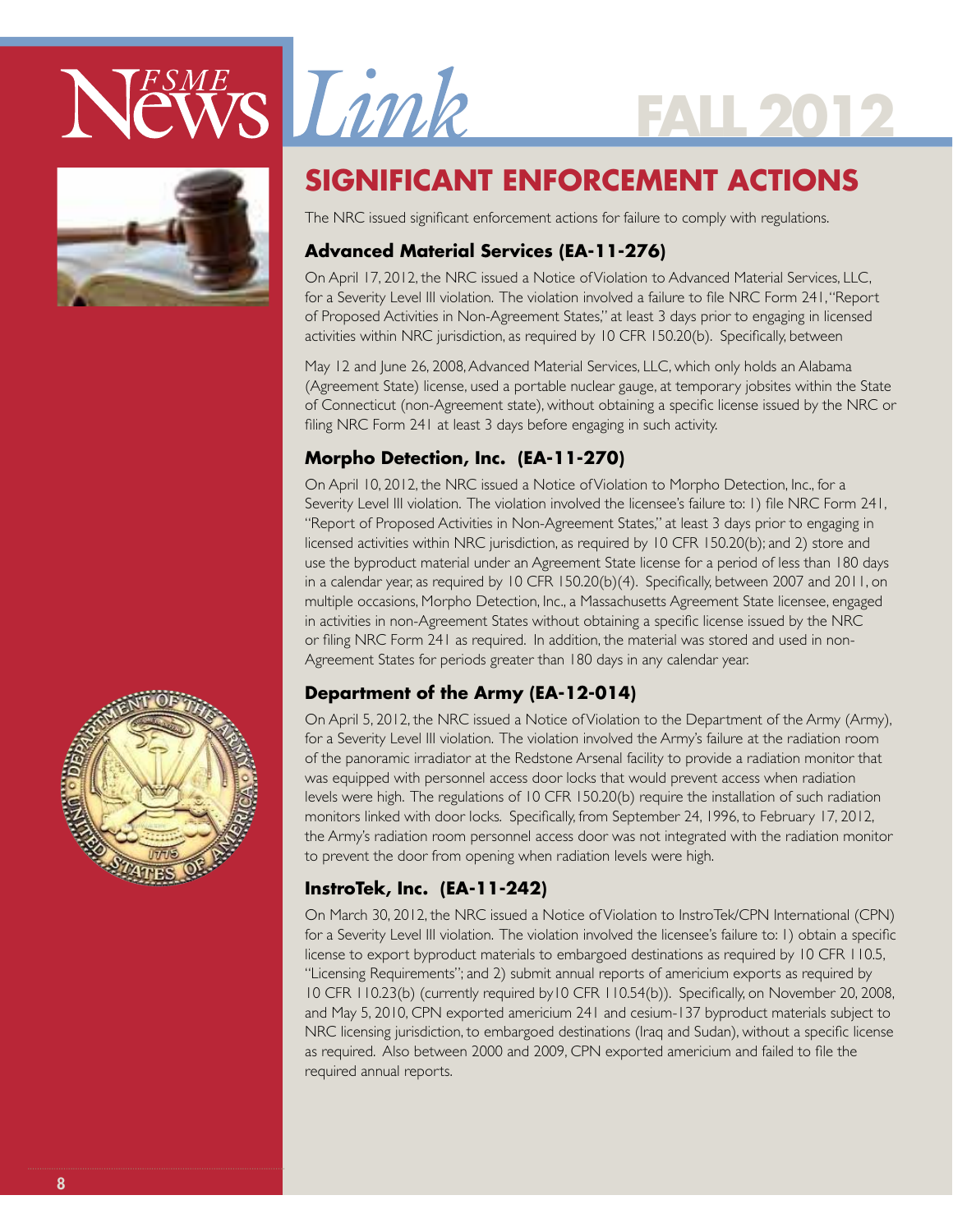



## **Roxar Flow Measurement, Inc. (EA-09-328)**

On February 2, 2012, the NRC issued a Notice of Violation to Roxar Flow Measurement, Inc., for a Severity Level III violation involving the failure to only transfer byproduct material to persons authorized to receive such byproduct material in accordance with 10 CFR 30.41(a) and 10 CFR 30.41(b)(5). Specifically, on numerous occasions between September 2003 and August 2007, the licensee transferred fixed gauges containing byproduct material to persons not authorized to receive byproduct material under the terms of a specific license or a general license issued by the NRC or an Agreement State.

**FALL 2012**

## **Individual Actions**

## **Jaime Sánchez (IA-11-036)**

On May 17, 2012, the NRC issued a Severity Level III Notice of Violation and an Order prohibiting involvement in NRC-licensed activities to Mr. Jaime Sánchez, President, S&R Engineering, S.E. (S&R). The NRC based this enforcement action on Mr. Sánchez's deliberate violation of 10 CFR 30.10(a)(2). He provided information to the NRC that he knew was incomplete or inaccurate and in some respect material to the NRC. Specifically, on August 3, 2010, Mr. Sánchez stated to the NRC that S&R's licensed portable nuclear gauge had been transferred to another licensee and that S&R no longer possessed licensed material, when, in fact, S&R still possessed the gauge. In addition, as the President of S&R, he failed to respond to NRC correspondence and communication attempts, and failed to address or correct the misinformation that he provided on August 3, 2010. The Order prohibits Mr. Sánchez from engaging in all NRC-licensed activities for a period of 5 years, and requires him to notify the NRC, following completion of the 5-year prohibition, of his first employment involving NRClicensed activities.

Information about the NRC's enforcement program can be accessed at http://www.nrc.gov/ about-nrc/regulatory/enforcement/current.html. Documents related to cases can be accessed through ADAMS at http://www.nrc.gov/reading-rm/adams.html. Help in using ADAMS is available by contacting the NRC Public Document Room staff at 301-415-4737 or 1-800-397-4209 or by sending an e-mail to PDR.Resource@nrc.gov.

(Contact: Michele Burgess, FSME, 301-415-5868 or Michele.Burgess@nrc.gov)

# **SIGNIFICANT EVENTS**

## **Inattention to Detail Resulting in Overexposure to Radiographer Date and Place: February 17, 2012, Houston, TX**

Event Details: The radiographer licensee was working in a shooting bay at the licensee's facility using a QSA Global model 880 Delta exposure device that contained a 1.37 TBq (37 Ci) iridium-192 source. While carrying a dose rate meter, the radiographer entered the shooting bay to set up for the next operation; however, the radiographer did not pay attention to the reading on the dose rate meter. The radiographer completed set up, left the shooting bay, and attempted to crank the source out, but then discovered that the source was already cranked into the collimator. The radiographer then retracted the source and contacted the Radiation Safety Office. Following two reenactments of the event, the licensee determined that the radiographer received a total effective dose equivalent of 8.1 cSv (8.1 rem), based on a total exposure time of 2 minutes and 30 seconds and a distance of 12 inches. Contributing factors to the event were inattention to detail resulting from the radiographer talking on a cell phone during operations; and the disabling of an electrical breaker that supplied power to

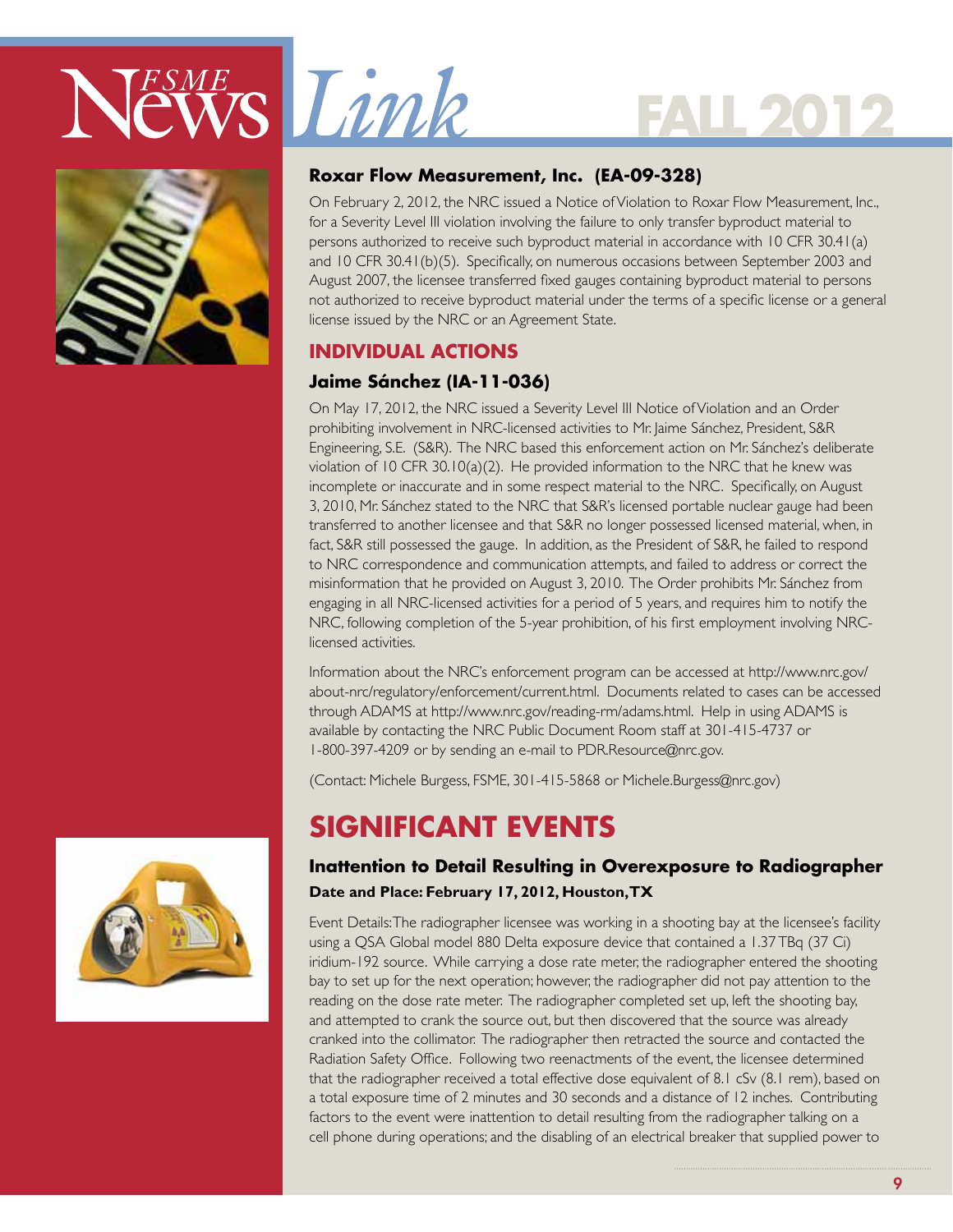

the area radiation alarm. It was later determined that the individual who disabled the breaker mistakenly believed that it was connected only to a ventilation fan. Corrective actions included implementing a new policy of banning cell phone use during radiography operations, other procedure modifications, and additional training to personnel. The licensee also painted, labeled, and locked the breaker box supplying power to the fixed bay alarms.

(General Contact: Angela R. McIntosh, FSME, 301-415-5030 or Angela.McIntosh@nrc.gov)

# **Selected Federal Register Notices**

#### **July 25, 2012**

*Requirements for Distribution of Byproduct Material (Final Rule)* Catherine R. Mattsen, FSME; 301-415-6264 or Catherine.Mattsen@nrc.gov

#### **July 12, 2012**

*Decommissioning Planning During Operations (Notice of public meeting, webinar, and opportunity to provide comment)* James Shepherd, FSME, 301-415-6712 or James.Shepherd@nrc.gov

#### **July 11, 2012**

*Low-Level Radioactive Waste Regulatory Management Issues (Public meeting, request for comment)* Donald Lowman, FSME, 301-415-5452 or Donald.Lowman@nrc.gov

#### **June 29, 2012**

*Governors' Designees Receiving Advance Notification of Transportation of Certain Shipments of Nuclear Waste and Spent Fuel (Notice)*

Stephen N. Salomon, FSME, 301-415-2368 or Stephen.Salomon@nrc.gov

#### **June 13, 2012**

*Final Alternative Soils Standards for the Uravan, CO, Uranium Mill (Notice)* Dennis M. Sollenberger, FSME, 301-415-2819 or Dennis.Sollenberger@nrc.gov or Stephen Poy, FSME, 301-415-7135 or Stephen.Poy@nrc.gov

#### **June 11, 2012**

*Advance Notification to Native American Tribes of Transportation of Certain Types of Nuclear Waste (Final Rule)* Merri Horn, FSME, 301-415-8126 or Merri.Horn@nrc.gov

#### **June 11, 2012**

*Branch Technical Position on Concentration Averaging and Encapsulation (Draft Branch Technical Position; request for comment)* James Kennedy, FSME, 301-415-6668 or James.Kennedy@nrc.gov

**June 7, 2012**